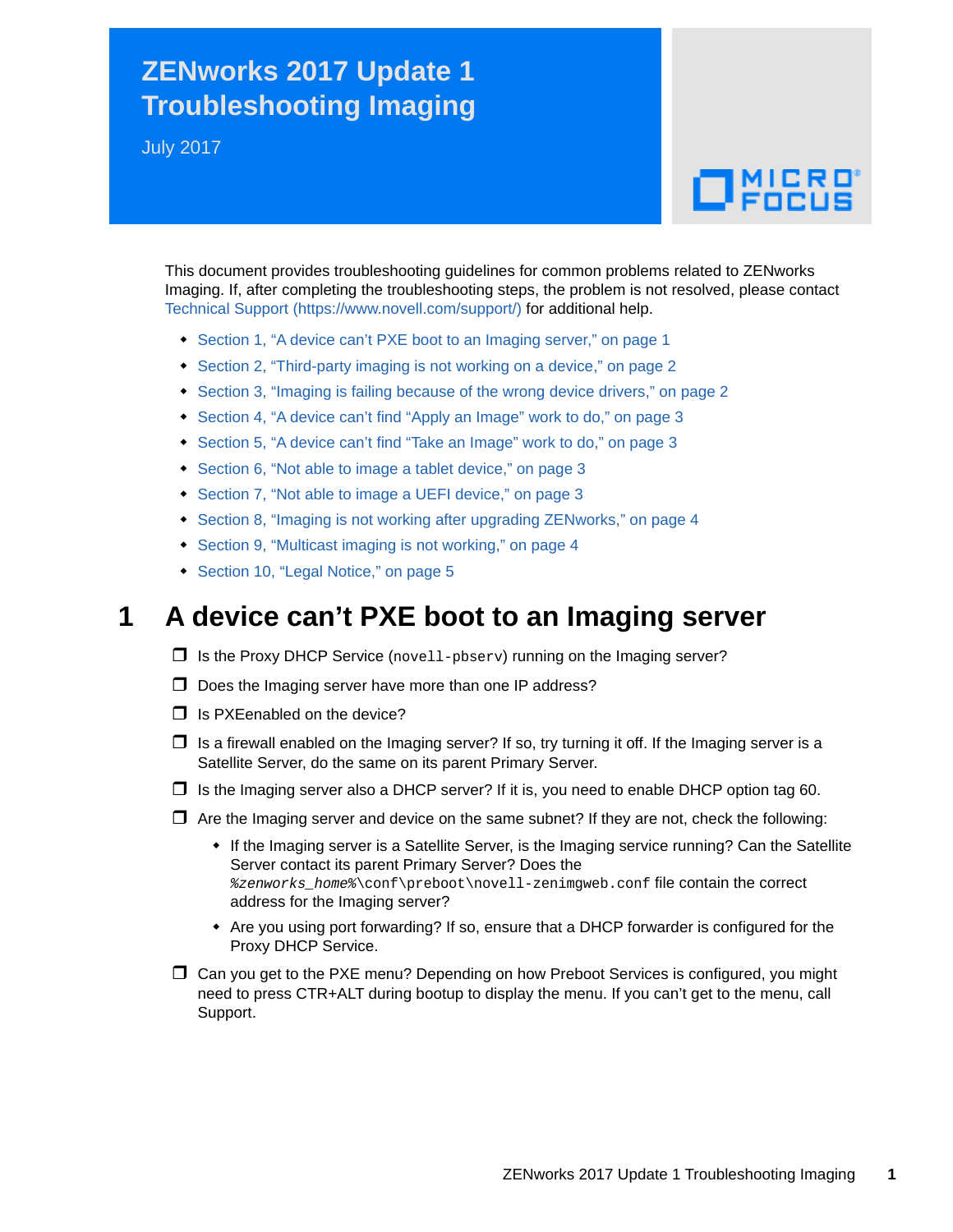# <span id="page-1-0"></span>**2 Third-party imaging is not working on a device**

- $\Box$  Make sure that the device can PXE boot to an Imaging server. See A device can't PXE boot to [an Imaging server.](#page-0-0)
- $\Box$  Have you used ZENworks Control Center to upload the correct WinPE base distributions since your last ZENworks upgrade? To check:
	- 1. In ZENworks Control Center, click **Configuration** > **Management Zone Settings** > **Device Management** > **Preboot Services**.
	- 2. In the **Third Party Imaging Settings** panel, verify that the WinPE base distributions are uploaded:
		- Before you can upload WinPE, the Microsoft Windows Automated Installation Kit (WAIK) or Microsoft Windows Assessment and Deployment Kit (WADK) must be installed on the machine where you are accessing ZENworks Control Center.
		- Third-Party Imaging requires a 32-bit WinPE from the WAIK/WADK to boot a 32-bit device. It requires a 64-bit WinPE from the WADK to boot a 64-bit device. To ensure that both 32-bit and 64-bit devices can be imaged, upload both the 32-bit and 64-bit WinPE distributions.
		- Refer to the ZENworks Control Center Help for more information about uploading the correct WinPE. Help is located in the upper-right corner of ZENworks Control Center. Click **Help** > **Third Party Imaging Settings**.
- $\Box$  If you are trying to deploy a 64-bit image, is the device 64-bit compatible?
- $\Box$  Is the image you are trying to deploy 32-bit or 64-bit? The image architecture must match the WinPE architecture used to deploy it.
- $\Box$  Does WinPE have the correct drivers for the device? For information about adding drivers to a WinPE image, see the article at [http://technet.microsoft.com/en-us/library/hh825070.aspx.](http://technet.microsoft.com/en-us/library/hh825070.aspx)

#### <span id="page-1-1"></span>**3 Imaging is failing because of the wrong device drivers**

To add the correct driver:

- 1. Go to the [Novell Patch Finder](http://download.novell.com/patch/finder/) (http://download.novell.com/patch/finder/).
- 2. In the **Select a Product** list, select **ZENworks Configuration Management**.
- 3. In the list of ZENworks versions that are displayed, click your ZENworks system version to display the patches available for that version.
- 4. Click the latest ZENworks Imaging Driver Update, then download the zip file for your ZENworks version.
- 5. Open the zip file and burn the bootcd.iso to a disc.
- 6. Use the disc to boot the device.
- 7. At the imaging menu, select **Manual mode** to display a bash prompt.
- 8. At the bash prompt, type the following command:

```
hwinfo --netcard
```
This command returns information on the network card. If the network card driver needs to be activated, you will see a line similar to the following:

DR# 0 e100e not active

You will also see a line, similar to the following, that shows the command to activate the driver: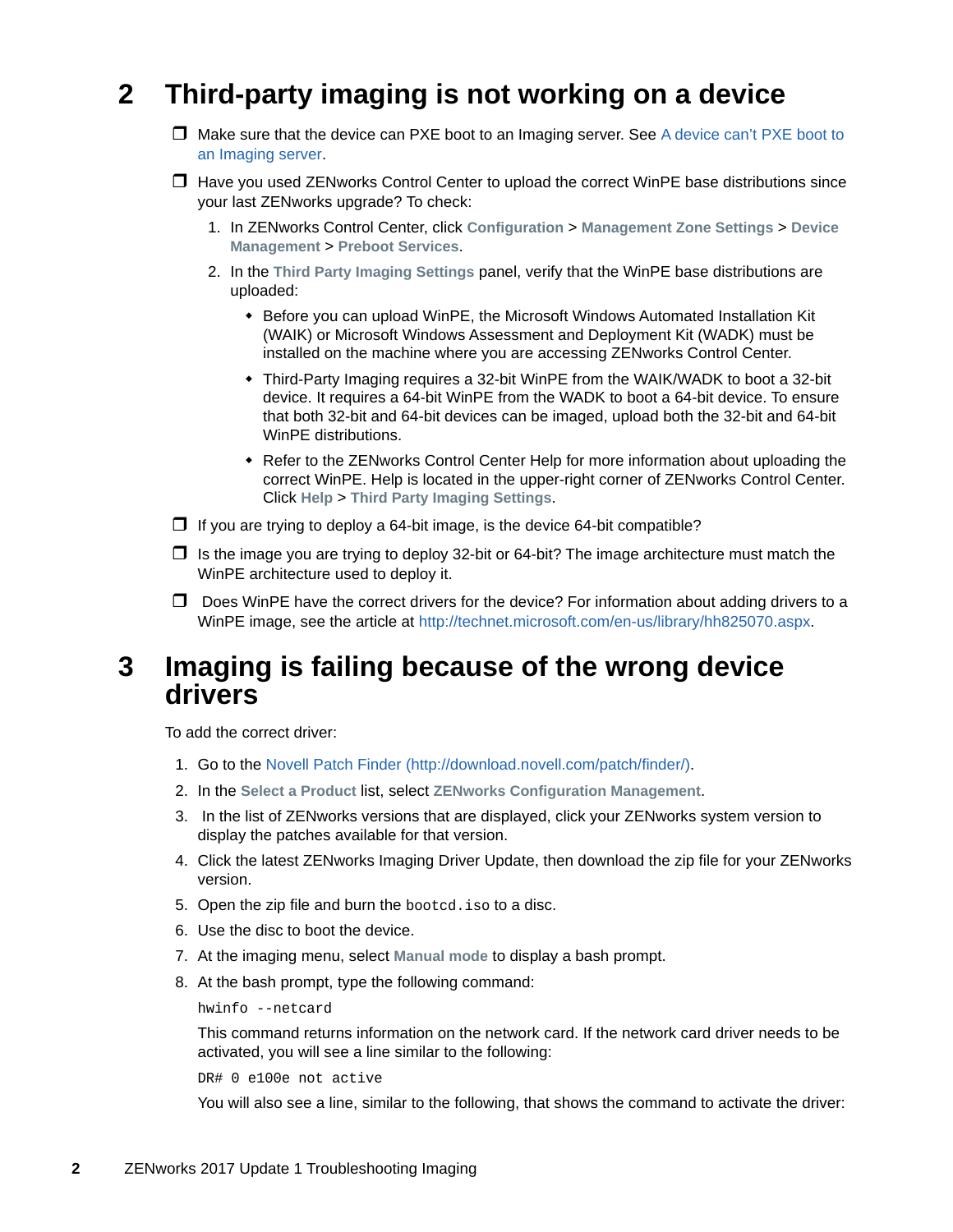modprobe e100e

9. After the driver is activated, run the following command to verify that it is now active:

hwinfo --netcard

- 10. At the bas prompt, enter cd /sbin/ to change directories.
- 11. Enter ./dhcpd -B eth0 (or ./dhcpcd -n eth0 for later versions) to enable the device to pull a DHCP address.

At this point, the device should be able to create or apply an image as normal.

- 12. To add the new driver to Imaging so that it can be used with other devices, refer to the following documents:
	- **[Knowledgebase TID 3421576](https://www.novell.com/support/kb/doc.php?id=3421576)**
	- [Adding or Updating LAN Drivers](https://www.novell.com/documentation/zenworks2017/pdfdoc/zen_cm_preboot_imaging/zen_cm_preboot_imaging.pdf#b2cdmbg) in the ZENworks Preboot Services and Imaging Reference
	- [Cool Solutions Article "Building and Adding New Device Drivers to ZENworks Imaging"](https://www.novell.com/communities/coolsolutions/building-adding-new-device-drivers-zenworks-imaging/)

## <span id="page-2-0"></span>**4 A device can't find "Apply an Image" work to do**

- $\Box$  If the device has never been registered in a ZENworks zone, check the hardware rules for nonregistered devices to see if they exclude the device. To check the rules, in ZENworks Control Center, click **Configuration** > **Management Zone Settings** > **Device Management** > **Preboot Services** > **Device Imaging Work Assignments**.
- $\Box$  If the device is registered, is there any imaging work scheduled? To check, in ZENworks Control Center go to the device's **Summary** page. In the **Imaging Work** panel, the **Scheduled Work** field will display either **Apply Assigned Imaging Bundle** or **Apply Rule-Based Imaging Bundle** if there is work to do. If there is no scheduled work, apply the image bundle by clicking **Advanced** (in the **Imaging Work** panel) and configuring the work to do.

## <span id="page-2-1"></span>**5 A device can't find "Take an Image" work to do**

- $\Box$  If the device has never been registered in a ZENworks zone, you have to take the image manually. For information about how to do this, see "[Manually Taking an Image of a Device"](https://www.novell.com/documentation/zenworks2017/pdfdoc/zen_cm_preboot_imaging/zen_cm_preboot_imaging.pdf#bvekbv8) in the ZENworks Preboot Services and Imaging Reference.
- $\Box$  If the device is registered, is there any imaging work scheduled? To check in ZENworks Control Center, go to the device's **Summary** page. In the **Imaging Work** panel, the **Scheduled Work** field will display **Take an Image** if there is work to do. If there is no scheduled work, initiate the imaging work by clicking **Advanced** (in the **Imaging Work** panel) and configuring the **Take Image** task.

### <span id="page-2-2"></span>**6 Not able to image a tablet device**

- $\Box$  Disable secure boot on the device.
- $\Box$  Use a powered USB keyboard with the device.
- $\Box$  For 32-bit UEFI tablets with the Intel Atom processor, make sure you use the 32-bit WinPE image. 32-bit UEFI is not supported in Linux.

### <span id="page-2-3"></span>**7 Not able to image a UEFI device**

 $\Box$  Try turning on legacy mode. If imaging still doesn't work in legacy mode, if you don't want legacy mode, or you can't turn on legacy mode, contact Support.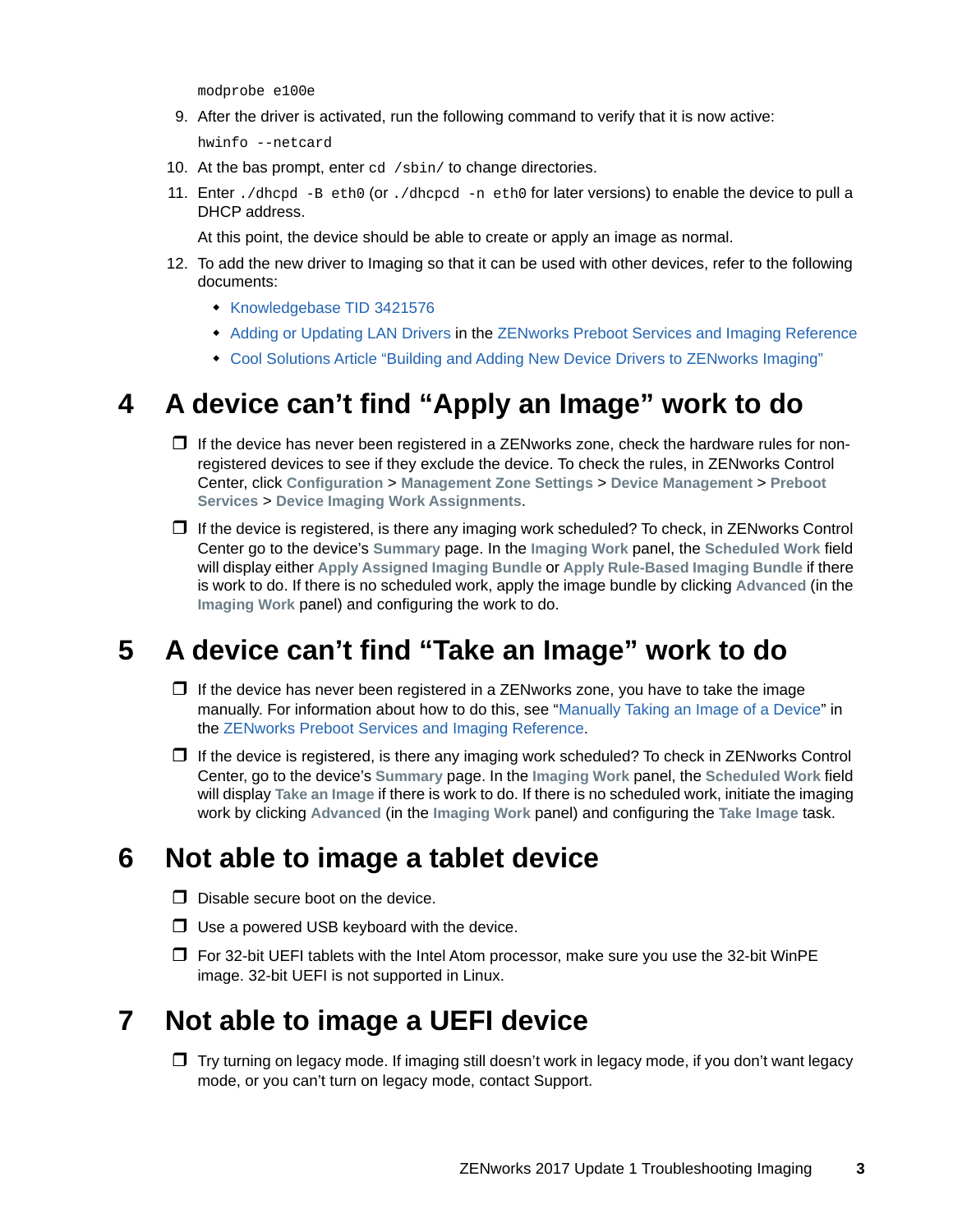# <span id="page-3-0"></span>**8 Imaging is not working after upgrading ZENworks**

- $\Box$  If the Imaging server is running on a ZENworks Appliance, turn of the firewall on the appliance.
- $\Box$  Reload the Tuxera driver:
	- 1. In ZENworks Control Center, click **Configuration** > **Management Zone Settings** > **Device Management** > **Preboot Services**.
	- 2. In the **Tuxera High Performance NTFS Driver Integration Settings** panel, download the Tuxera driver (if necessary), use the **Upload** field to select the driver zip file, then click the **Apply** button (bottom of the page) to upload the file. Click **Status** next to the Upload field to monitor the replication status of the driver.
- $\Box$  The Imaging server's  $\text{tftp}$  directory contains files such as configuration files and binaries used by ZENworks to perform imaging tasks. Make sure the tftp folder is replicated among all Imaging servers:
	- 1. In ZENworks Control Center, click **Configuration** > **Management Zone Settings** > **Device Management** > **Preboot Services**.
	- 2. In the **TFTP Replication Settings** panel, click the **Start Now** button. Click the **Show Status** button to monitor the replication status.
- The upgrade replaces imaging files such as the **settings.txt** file. After the upgrade, you need to copy the changes from the old files into the new files. DO NOT replace the new files with the old files; copy the changes from the old files into the new files.
- □ Make sure you have the latest ZENworks Imaging Driver Update:
	- 1. Go to the [Novell Patch Finder](http://download.novell.com/patch/finder/) (http://download.novell.com/patch/finder/).
	- 2. In the **Select a Product** list, select **ZENworks Configuration Management**.
	- 3. In the list of ZENworks versions that are displayed, click your ZENworks system version to display the patches available for that version.
	- 4. Click the latest ZENworks Imaging Driver Update, then download the zip file for your ZENworks version.
	- 5. Open the zip file and use the bootcd.iso to see if can get into imaging menu. If so, apply the imaging driver updates. If not, contact Support.

### <span id="page-3-1"></span>**9 Multicast imaging is not working**

- $\Box$  Make sure switches are configured for IGMP2. For multicasting to work properly, all routers and switches on the network must have their multicast features configured. Multicast packets should not be blocked in a switch.
- $\Box$  Make sure DHCP is handing out the default gateway.
- Check the session start settings (**Number of Clients** and **Time to Wait**) for the Multicast Image Set bundle. Are they configured correctly for the imaging work to be able to start on devices?
- $\Box$  If imaging is slow, be aware that imaging speed on all devices is only as fast as the slowest NIC of the target devices.